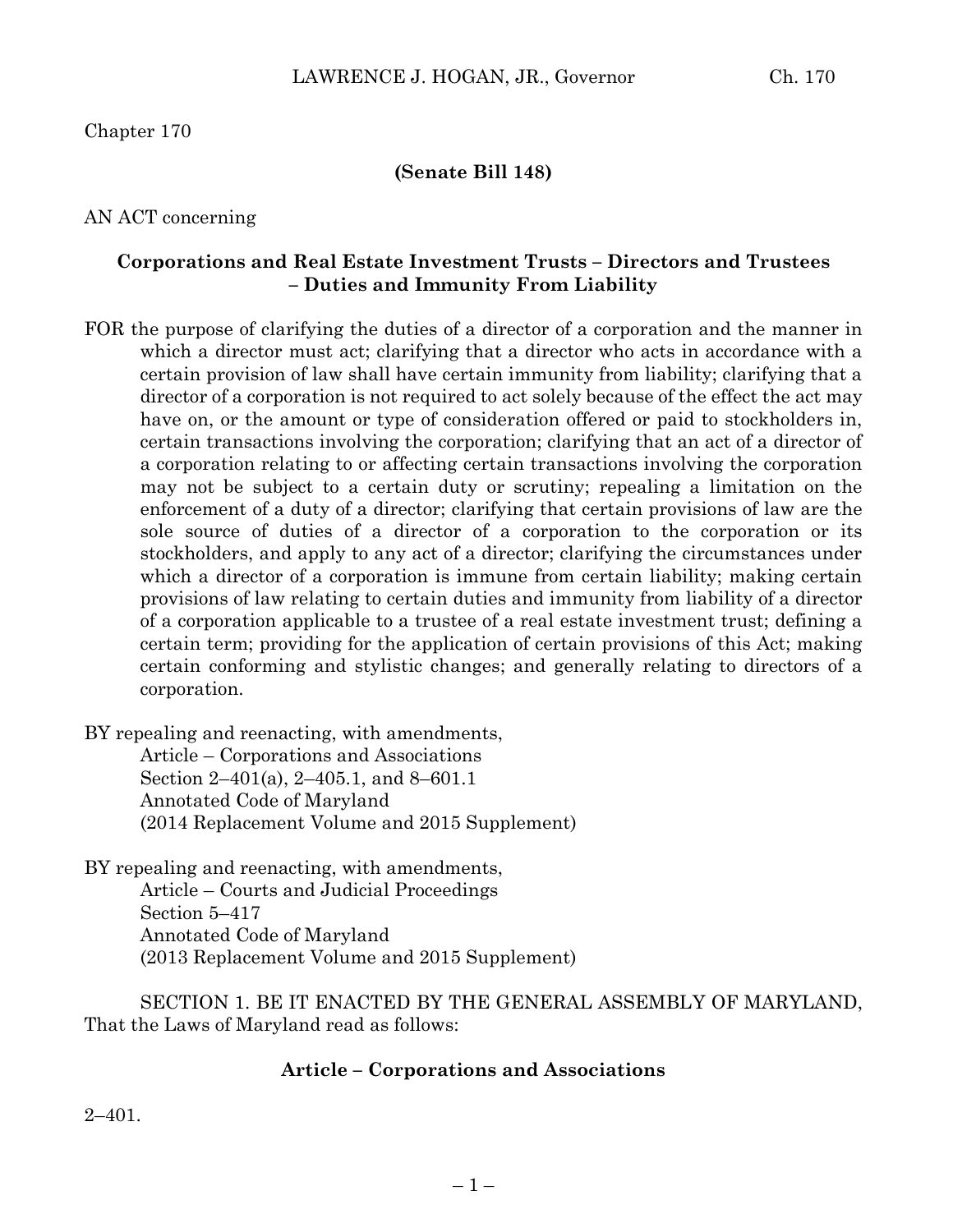(a) **[**The**] ALL** business and affairs of a corporation**, WHETHER OR NOT IN THE ORDINARY COURSE,** shall be managed **BY OR** under the direction of a board of directors.

 $2-405.1$ .

**(A) IN THIS SECTION, "ACT" INCLUDES, AS THE CONTEXT REQUIRES:**

**(1) AN ACT, AN OMISSION, A FAILURE TO ACT, OR A DETERMINATION MADE NOT TO ACT; OR** 

**(2) TO ACT, OMIT TO ACT, FAIL TO ACT, OR MAKE A DETERMINATION NOT TO ACT.**

**(B) THIS SECTION APPLIES TO ACTS OF AN INDIVIDUAL WHO:**

**(1) IS OR WAS A DIRECTOR OF A CORPORATION; AND**

**(2) IS ACTING OR ACTED WAS ACTING IN THE INDIVIDUAL'S OFFICIAL CAPACITY AS A DIRECTOR OF A CORPORATION.**

**[**(a)**] (C)** A director **OF A CORPORATION** shall **[**perform his duties as a director, including his duties as a member of a committee of the board on which he serves**] ACT**:

(1) In good faith;

(2) In a manner **[**he**] THE DIRECTOR** reasonably believes to be in the best interests of the corporation; and

(3) With the care that an ordinarily prudent person in a like position would use under similar circumstances.

 $[(b)]$  **(D)** (1) [In performing his duties, a] **A** director is entitled to rely on any information, opinion, report, or statement, including any financial statement or other financial data, prepared or presented by:

(i) An officer or employee of the corporation whom the director reasonably believes to be reliable and competent in the matters presented;

(ii) A lawyer, certified public accountant, or other person, as to a matter which the director reasonably believes to be within the person's professional or expert competence; or

(iii) A committee of the board on which the director does not serve, as to a matter within its designated authority, if the director reasonably believes the committee to merit confidence.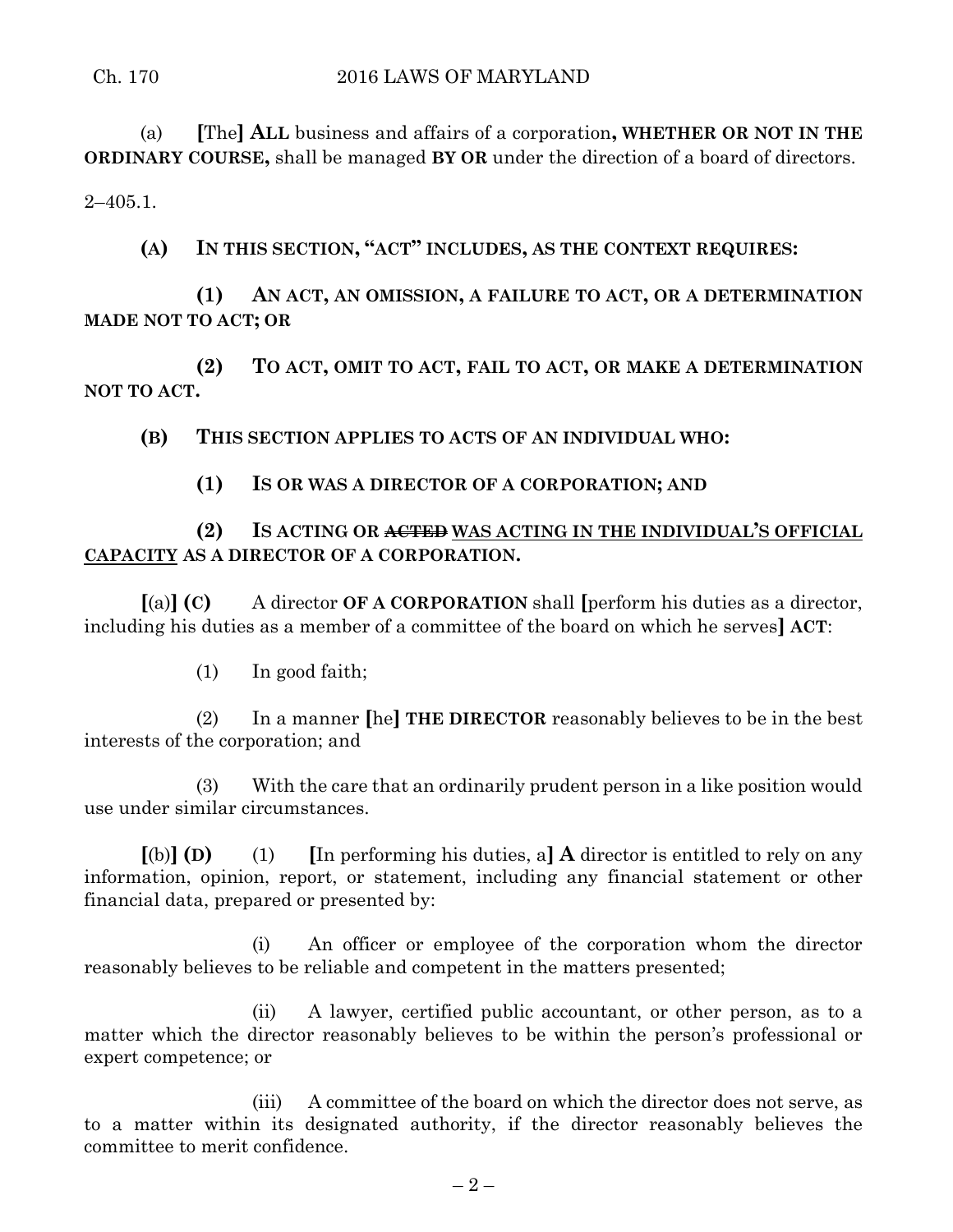(2) A director is not acting in good faith if **[**he**] THE DIRECTOR** has any knowledge concerning the matter in question which would cause **[**such**] THE** reliance to be unwarranted.

**[**(c)**] (E)** A **[**person**] DIRECTOR** who **[**performs his duties**] ACTS** in accordance with the standard **OF CONDUCT** provided in this section shall have the immunity from liability described under § 5–417 of the Courts and Judicial Proceedings Article.

**[**(d)**] (F)** The **[**duty of the directors of a corporation**] STANDARD OF CONDUCT PROVIDED IN THIS SECTION** does not require **[**them**] A DIRECTOR OF A CORPORATION** to:

(1) **[**Accept**] ACT TO ACCEPT**, recommend, or respond on behalf of the corporation to **[**any**] A** proposal by an acquiring person as defined in § 3–801 of this article;

(2) **[**Authorize**] ACT TO AUTHORIZE** the corporation to redeem any rights under, modify, or render inapplicable, a stockholder rights plan;

(3) **[**Elect**] ACT TO ELECT** on behalf of the corporation to be subject to or refrain from electing on behalf of the corporation to be subject to any or all of the provisions of Title 3, Subtitle 8 of this article;

(4) **[**Make**] ACT TO MAKE** a determination under the provisions of Title 3, Subtitle 6 or Subtitle 7 of this article; or

(5) Act **[**or fail to act**]** solely because of:

(i) The effect the act **[**or failure to act**]** may have on an acquisition or potential acquisition of control of the corporation; or

(ii) The amount or type of **[**any**]** consideration that may be offered or paid to stockholders **OF THE CORPORATION** in an acquisition **OR A POTENTIAL ACQUISITION OF CONTROL OF THE CORPORATION**.

**[**(e)**] (G)** An act of a director of a corporation is presumed to **[**satisfy the standards of subsection (a)**] BE IN ACCORDANCE WITH SUBSECTION (C)** of this section.

**[**(f)**] (H)** An act of a director **OF A CORPORATION** relating to or affecting an acquisition or a potential acquisition of control of **[**a**] THE** corporation **OR ANY OTHER TRANSACTION OR POTENTIAL TRANSACTION INVOLVING THE CORPORATION** may not be subject to a higher duty or greater scrutiny than is applied to any other act of a director.

**[**(g) Nothing in this section creates a duty of any director of a corporation enforceable otherwise than by the corporation or in the right of the corporation.**]**